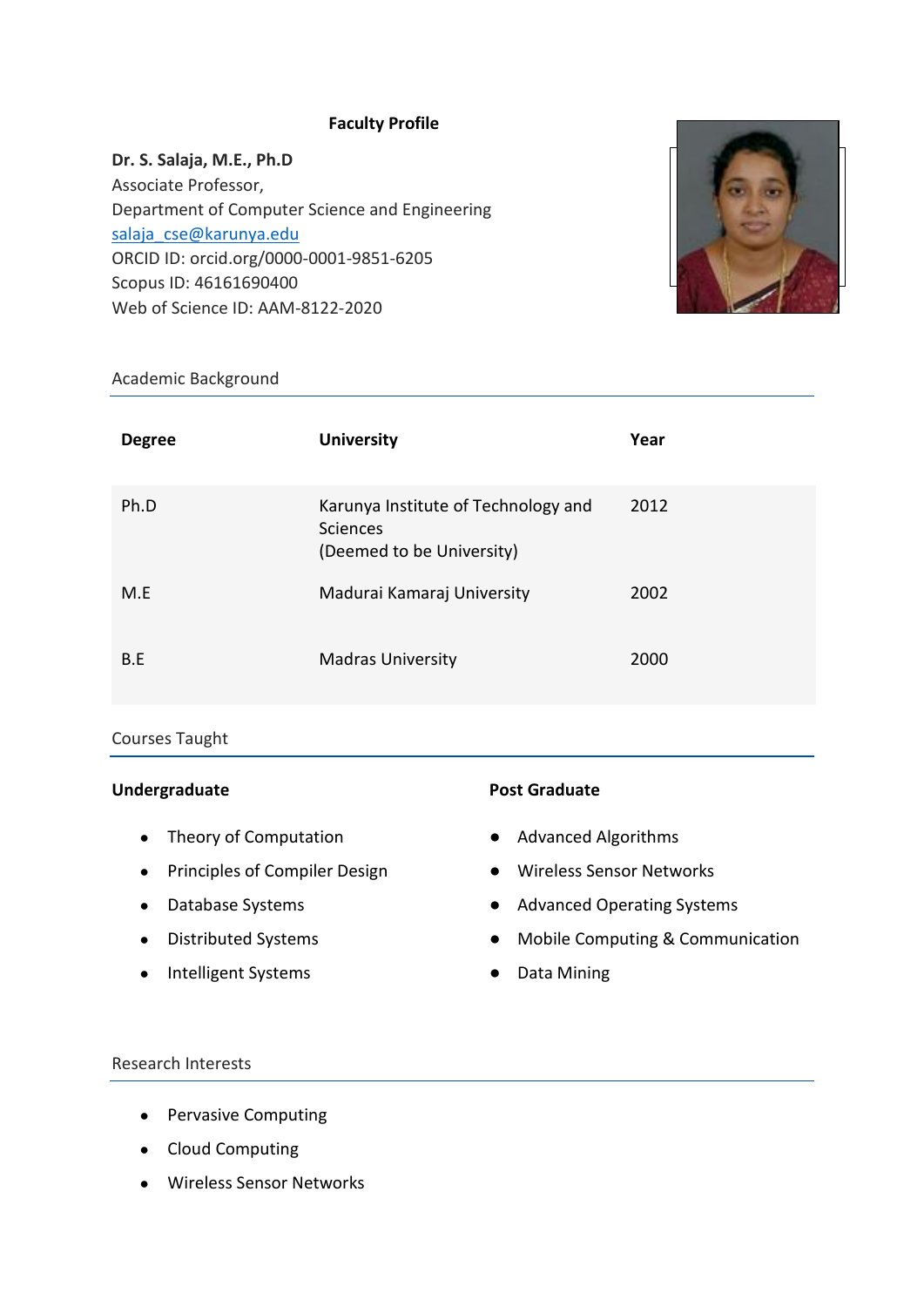- Software Defined Networks
- Data Analytics

Funded Projects

## **(Ongoing)**

**Co- Investigator: "Design and Development of IT Enabled Decision support tool for post crash care on road traffic injuries",** Health System Research, **ICMR**, Sanctioned. (**Amount –** ₹.15,31,080/-**/**-) Duration: June 2018 to May 2021.

## **(Completed)**

**Co- Investigator: "Effective patient friendly IT enabled tool for selection of desired health care services"**, Health System Research, **ICMR**, Sanctioned. (**Amount –** ₹ **14,83,880/**-) Duration: Dec 2013 to Nov 2016

#### Most recent Publications

#### **Refereed Journal Publications**

- 1. Renu Mary Daniel, Elijah Blessing Rajsingh, Salaja Silas, " **An efficient eCK secure identity based Two Party Authenticated Key Agreement scheme with security against active adversaries**", (2020) Information and Computation, art. no. 104630, DOI: 10.1016/j.ic.2020.104630. **(Elsevier Publisher)**
- 2. Titus Issac, Salaja Silas, Elijah Blessing Rajsingh, "**Investigative prototyping a tissue P system for solving distributed task assignment problem in heterogeneous wireless sensor network**", (2020) Journal of King Saud University - Computer and Information Sciences, DOI: 10.1016/j.jksuci.2020.06.008
- 3. Titus Issac, Salaja Silas, Elijah Blessing Rajsingh, "**Prototyping a Scalable P-system-Inspired Dynamic Task Assignment Algorithm for a Centralized Heterogeneous**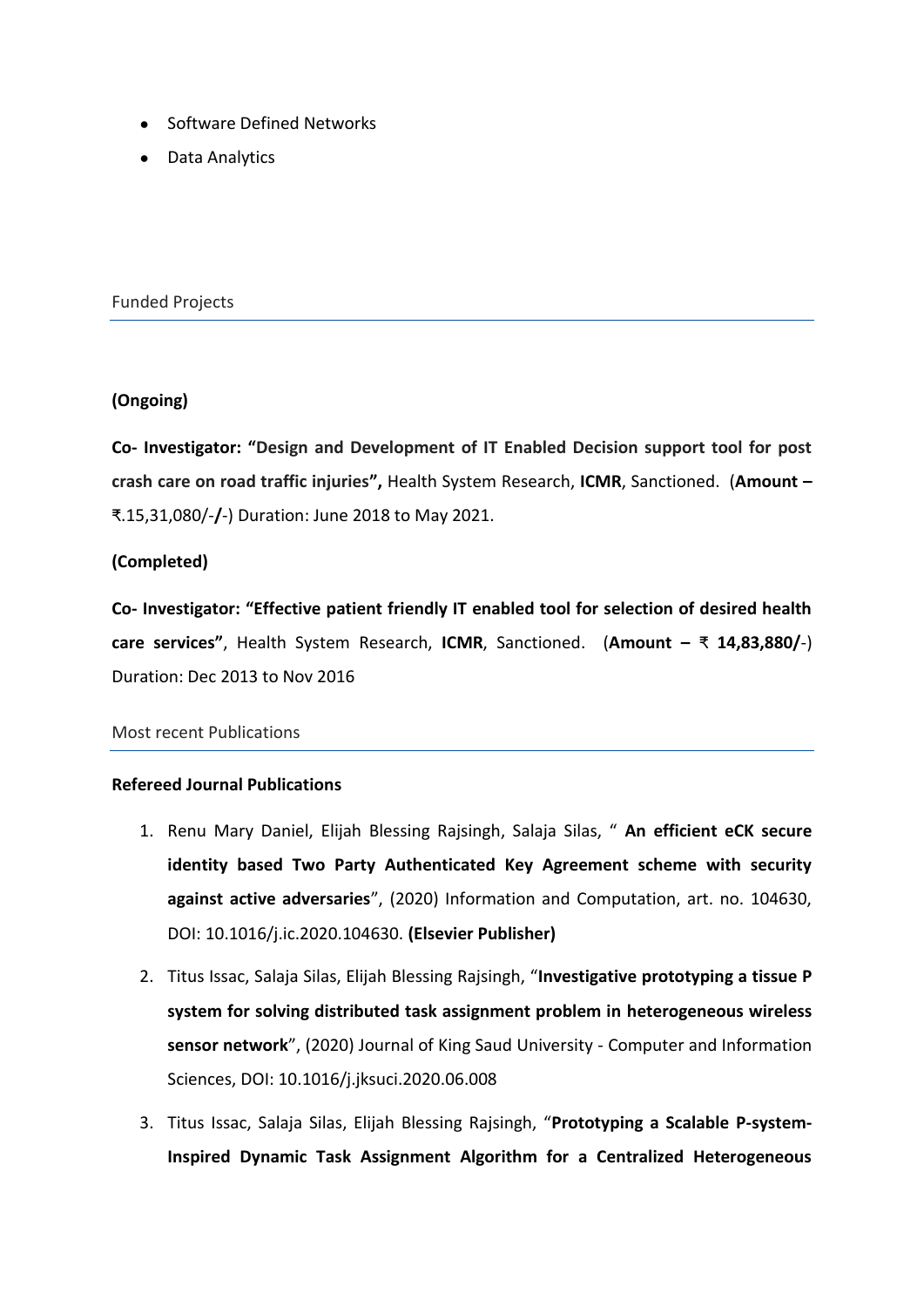**Wireless Sensor Network**", (2020) Arabian Journal for Science and Engineering, Springer. DOI: 10.1007/s13369-020-04700-6 **(Springer Publisher)**

- 4. Deva Priya I., Vidya Priya Darcini, S., Salaja Silas, "**Improved heart disease diagnostic iot model using machine learning techniques**", (2020) International Journal of Scientific and Technology Research, 9 (2), pp. 4442-4446.
- 5. Renu Mary Daniel, Elijah Blessing Rajsingh, Salaja Silas, "**An efficient eCK secure certificateless authenticated key agreement scheme with security against public key replacement attacks**", (2019) Journal of Information Security and Applications, 47, pp. 156-172. DOI: 10.1016/j.jisa.2019.05.003. **(Elsevier Publisher)**
- 6. Salaja Silas, Elijah Blessing Rajsingh, "**A Novel Patient Friendly IT Enabled Framework for Selection of Desired Health Care Provider**", International Journal of Medical Engineering and Informatics, Volume 11, Issue 1, 2019, Pages 14-40. **(Inderscience Publisher)**
- 7. Renu Mary Daniel, Elijah Blessing Rajsingh, Salaja Silas, "**A forward secure signcryption scheme with ciphertext authentication for e-payment systems using conic curve cryptography**", Journal of King Saud University - Computer and Information Sciences, 2018, ISSN 1319-1578, https://doi.org/10.1016/j.jksuci.2018.02.004.
- 8. Renu Mary Daniel, Elijah Blessing Rajsingh, Salaja Silas, "**Analysis of hierarchical identity based encryption schemes and its applicability to computing environments**", Journal of Information Security and Applications, Volume 36, October 2017, Pages 20-31, ISSN 2214-2126. **(Elsevier Publisher)**
- 9. Renu Mary Daniel, Elijah Blessing Rajsingh, Salaja Silas, "**Deriving Practical Applicability of Hierarchical Identity Based Encryption in Massively Multiplayer Online Role Playing Games"**, Procedia Computer Science, Elsevier, Vol 93, pp. 839- 846, 2016. **(Elsevier Publisher)**
- 10. Salaja Silas, Elijah Blessing Rajsingh, "**Performance Analysis on algorithms for selection of desired healthcare Services**", Perspectives in Science, Elsevier, vol. 8, pp.107-109, September 2016. **(Elsevier Publisher)**
- 11. Immanuel John Raja Jebadurai, Elijah Blessing Rajsingh, Getzi Jeba Leelipushpam, Salaja Silas "**EDIS: An effective method for detection and isolation of sinkhole**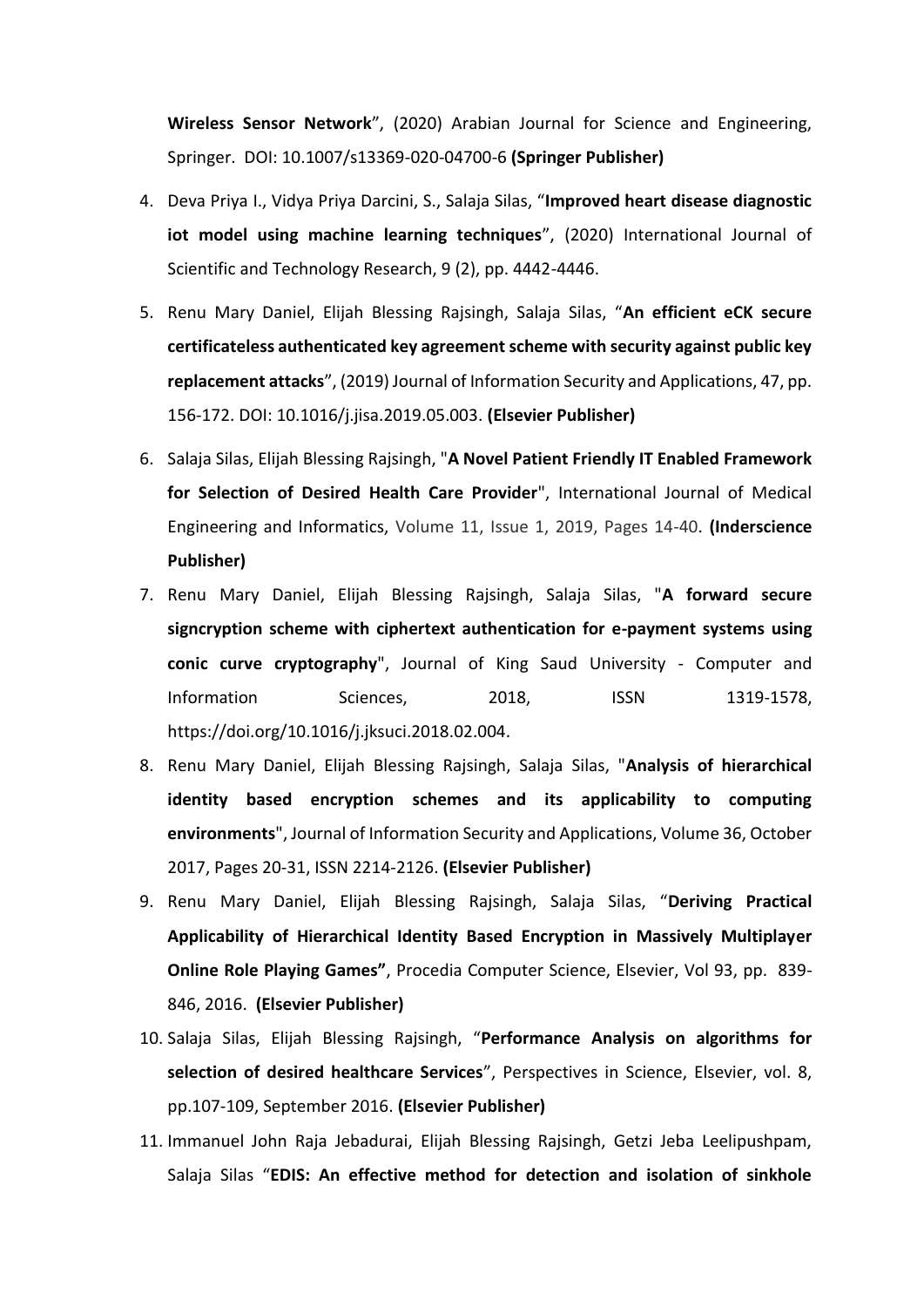**attackes in mobile ad hoc networks**", International Journal of Wireless and Mobile Computing, , Vol 11(3), pp.171-181, 2016. **(Inderscience Publisher)**

- 12. Titus Issac, Salaja Silas, Elijah Blessing Rajsingh, "**Investigations on task and role assignment protocols in wireless sensor network**", Journal of Theoretical and Applied Information Technology, vol.89 issue 1, pp.210-219, 2016.
- 13. Salaja Silas, Kirubakaran Ezra, Elijah Blessing Rajsingh, "**An Efficient Service Selection Framework for Pervasive Environments**", International Journal of Wireless and Mobile Computing, Vol.6, No. 1, pp. 80 – 90, 2013. **(Inderscience Publisher)**
- 14. Salaja Silas, Kirubakaran Ezra, Elijah Blessing Rajsingh, "**A Novel Fault Tolerant Service Selection Framework for Pervasive Computing**", in Journal of Human-Centric Computing and Information Sciences, vol.2, no.5, March 2012. **(Springer Publisher)**
- 15. Salaja Silas, Elijah Blessing Rajsingh and Kirubakaran Ezra, "**Efficient Service Selection Middleware using ELECTRE Methodology for Cloud Environments**", Information Technology Journal, vol.11, no.7, pp.868-875, 2012.
- 16. Salaja Silas, Kirubakaran Ezra, Elijah Blessing Rajsingh, "**An Analysis on the Effect of Mobility and Load on Fault Tolerant Service Selection Framework for Pervasive Environments**", European Journal of Scientific Research, vol.67, no.2, pp. 301-308, 2012.
- 17. Nimi P Baby, Salaja Silas, **"Study on Privacy and Security Methodologies in Cloud Storage"**, International Journal of Advanced Research in Computer Science and Software Engineering Research Volume 4, Issue 1, January 2014 ISSN: 2277 128X
- 18. Meenu Johnson, Salaja Silas, "**Position Aware and QoS based Service Discovery using TOPSIS for Vehicular Network**", International Journal of Engineering Science and Technology. Vol. 5, No. 3, pp. 576 – 582, March 2013.
- 19. Meenu Johnson, Salaja Silas, "**Survey on Service Discovery Protocols in Vehicular Adhoc Networks**", International Journal of Engineering Research and Technology. Vol. 2, No. 3, pp. 1-4, March 2013.
- 20. Hilda Lawerence, Salaja Silas, "**Efficient QoS Based Resource Scheduling using PAPRIKA Method for Cloud Computing**", International Journal of Engineering Science and Technology. Vol.5, No.3, pp. 638-643, March 2013.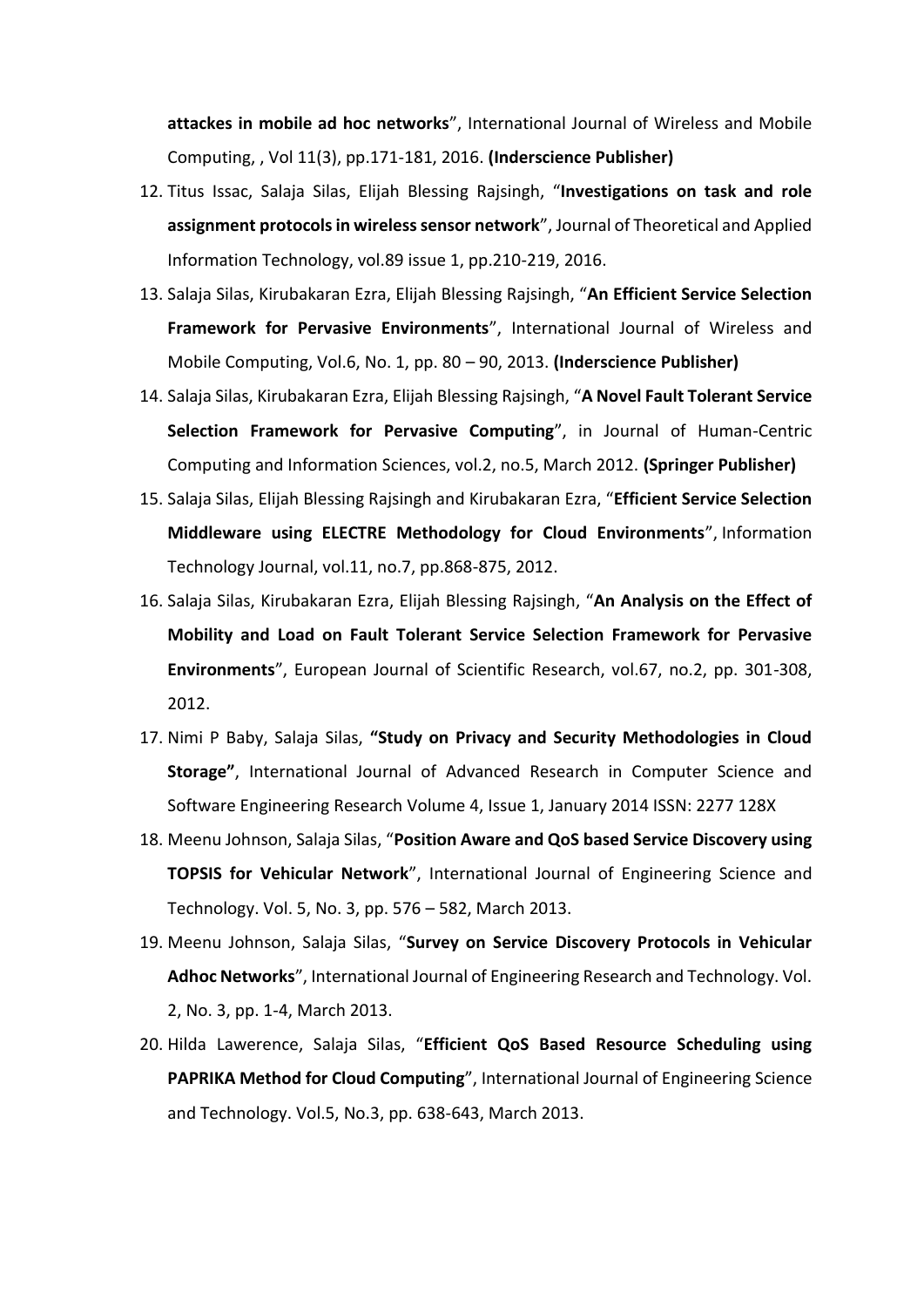- 21. Geethu Mohandas, Salaja Silas, "**Scalable ALARM: Anonymous Location Aided Routing in Hostile MANETS**", International Journal of Computer Science and Networks. Vol.2, No.2, pp. 103 -107, 2013.
- 22. Maheswaran R, S.G. Ponnambalam, Aravindan C, Salaja S,**"Ant Colony Optimization for single machine total weighted tardiness problem",**in ANJAC Journal of Sciences.Vol. 2, pp.39-44, Feb 2003.

#### **Refereed Book Chapters**

- 1. Renu Mary Daniel, Elijah Blessing Rajsingh, Salaja Silas, Sharmila Anand John Francis, "**An Efficient Provably Secure Identity-Based Authenticated Key Agreement Scheme for Intervehicular Ad Hoc Networks**", The Cognitive Approach in Cloud Computing and Internet of Things Technologies for Surveillance Tracking Systems, Intelligent Data-Centric Systems, pp.17-36, 2020. **(Elsevier Publisher)**
- 2. Titus Issac, Salaja Silas, Elijah Blessing Rajsingh, "**Dynamic and static system modeling with simulation of an eco-friendly smart lighting system**", Systems Simulation and Modeling for Cloud Computing and Big Data Applications, Advances in ubiquitous sensing applications for healthcare, pp 81-97, 2020. **(Elsevier Publisher)**
- 3. Titus Issac, Salaja Silas, Elijah Blessing Rajsingh, Sharmila Anand John Francis, "**Dynamic Self-Aware Task Assignment Algorithm for an Internet of Things-Based Wireless Surveillance System**", The Cognitive Approach in Cloud Computing and Internet of Things Technologies for Surveillance Tracking Systems, Intelligent Data-Centric Systems, pp. 37-50, 2020. **(Elsevier Publisher)**
- 4. Deva Priya Isravel, Salaja Silas, Elijah Blessing Rajsingh, "**Reliable Surveillance Tracking System based on Software Defined Internet of Things**", The Cognitive Approach in Cloud Computing and Internet of Things Technologies for Surveillance Tracking Systems, Intelligent Data-Centric Systems, pp. 1-16, 2020. **(Elsevier Publisher)**
- 5. Issac, Titus, Salaja Silas, and Elijah Blessing Rajsingh. "**Modelling a Deep Learning-Based Wireless Sensor Network Task Assignment Algorithm: An Investigative Approach.**" Deep Learning Strategies for Security Enhancement in Wireless Sensor Networks. IGI Global, 2020. 84-109.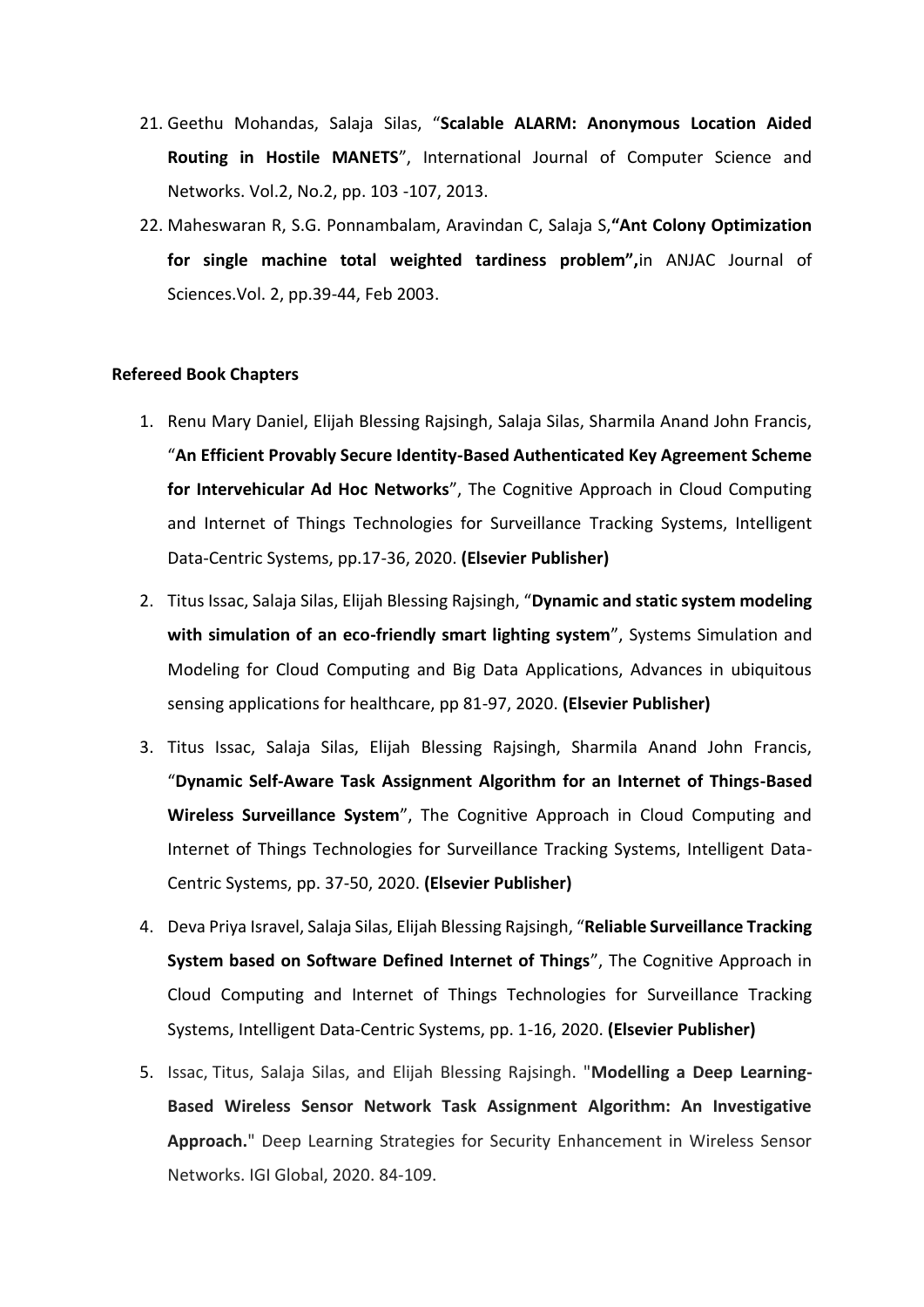- 6. Renu Mary Daniel, Elijah Blessing Rajsingh, Salaja Silas, " **An Efficient Forward Secure Authenticated Encryption Scheme with Ciphertext authentication based on Two Hard Problems**", Advances in Intelligent Systems and Computing, Vol. 645, pp. 123- 133, 2018. **(Springer Verlag Publisher)**
- 7. Salaja Silas, Kirubakaran Ezra, Elijah Blessing Rajsingh, "**An Effective User-Driven Framework for Selection of Social Network Services**", Computational Social Networks: Security and Privacy, Computer Communication and Networks, vol 2. pp.229-246, June 2012. **(Springer Verlag Publisher)**

#### **Refereed Conference Proceedings**

- 1. Joyce Beryl Princess P., Salaja Silas, Elijah Blessing Rajsingh, " **Classification of Road Accidents Using SVM and KNN**", (2021) Advances in Intelligent Systems and Computing, 1133, pp. 27-41. DOI: 10.1007/978-981-15-3514-7\_3. **(Springer)**
- 2. Deva Priya, I., Salaja Silas, Elijah Blessing Rajsingh, " **Sdn-based traffic management for personalized ambient assisted living healthcare system**", (2021) Advances in Intelligent Systems and Computing, 1167, pp. 379-388. DOI: 10.1007/978-981-15- 5285-4\_38. **(Springer)**
- 3. Titus Issac, Salaja Silas, Elijah Blessing Rajsingh, "**System modeling and simulation of an outdoor illumination system using a multi-layer feed-forward neural network**", (2021) Advances in Intelligent Systems and Computing, 1167, pp. 495-507. DOI: ………**(Springer)**
- 4. Joyce Beryl Princess P., Salaja Silas, Elijah Blessing Rajsingh, "**Performance comparison of machine learning models for classification of traffic injury severity from imbalanced accident dataset**", (2021) Advances in Intelligent Systems and Computing, 1167, pp. 361-369. DOI: 10.1007/978-981-15-5285-4\_36. **(Springer)**
- 5. Joyce Beryl Princess P., Salaja Silas, Elijah Blessing Rajsingh, "**Machine learning approach for identification of accident severity from accident images using hybrid features**", (2020) 2020 International Conference for Emerging Technology,art. no. 9154079, DOI: 10.1109/INCET49848.2020.9154079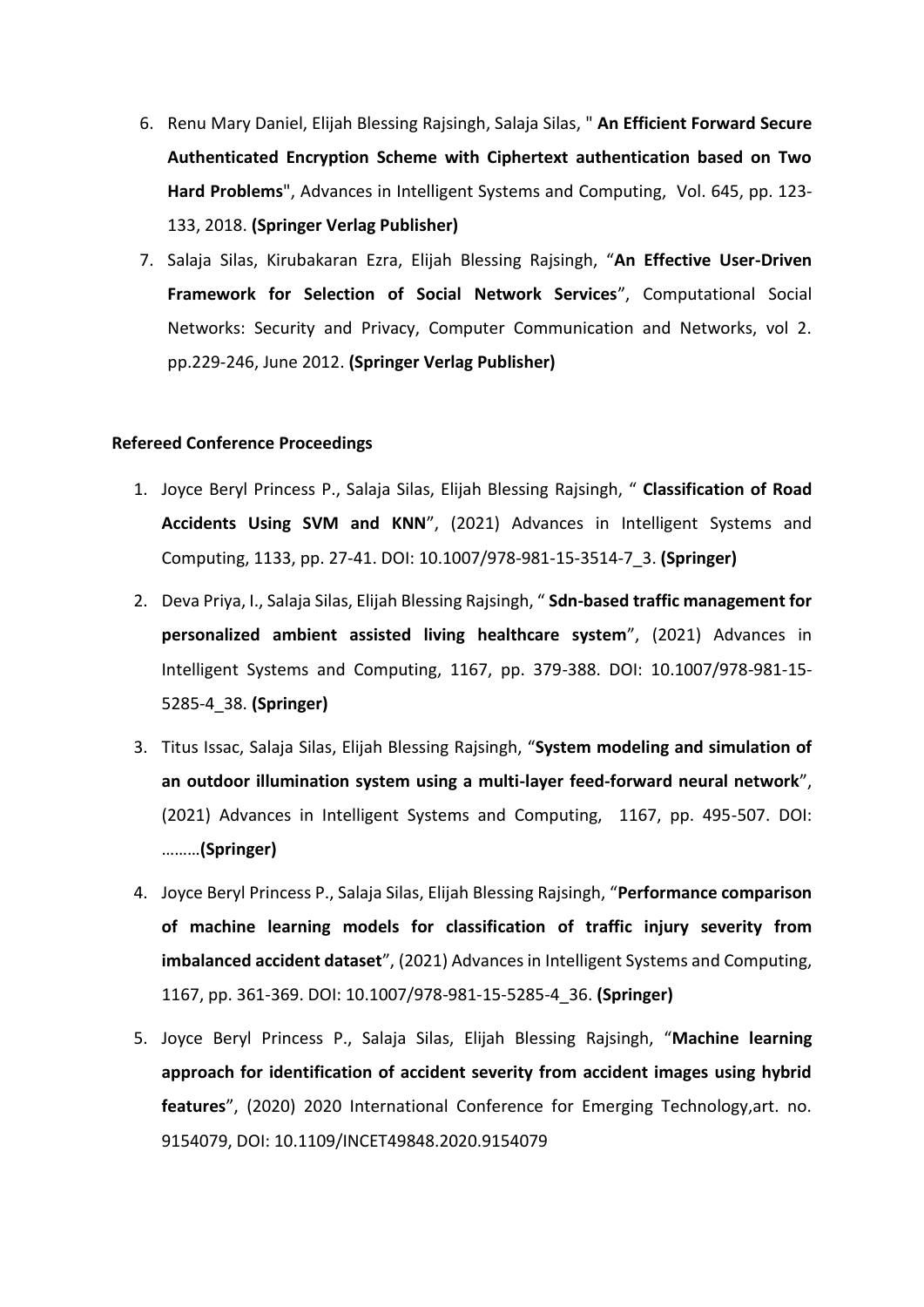- 6. Vidya Priya Darcini, S., Deva Priya I., Salaja Silas, "**A Comprehensive Review on the Emerging IoT-Cloud based Technologies for Smart Healthcare**", 2020 6th International Conference on Advanced Computing and Communication Systems, ICACCS 2020, art. no. 9074457, pp. 606-611. DOI: 10.1109/ICACCS48705.2020.9074457
- 7. Joyce Beryl Princess, P., Salaja Silas, Elijah Blessing Rajsingh, " **Performance Analysis of Feature Detection and Description (FDD) Methods on Accident Images**", (2020) Communications in Computer and Information Science, 1240 CCIS, pp. 384-396. DOI: 10.1007/978-981-15-6315-7\_32. **(Springer)**
- 8. Joyce Beryl Princess, P., Salaja Silas, Elijah Blessing Rajsingh, "**Performance Analysis of Edge Detection Algorithms for Object Detection in Accident Images**", (2019) 2019 Global Conference for Advancement in Technology, DOI: 10.1109/GCAT47503.2019.8978438
- 9. Titus Issac, Salaja Silas, Elijah Blessing Rajsingh, " **Investigations on PSO based task assignment algorithms for heterogeneous wireless sensor network**", (2019) 2nd International Conference on Signal Processing and Communication, ICSPC 2019 - Proceedings, art. no. 8976850, pp. 89-93. DOI: 10.1109/ICSPC46172.2019.8976850
- 10. Prabakaran, P., Isravel, D.P., Salaja Silas, "**A Review of SDN-Based Next Generation Smart Networks**", (2019) 2019 Proceedings of the 3rd International Conference on Computing and Communications Technologies, ICCCT 2019, art. no. 8824871, pp. 80- 85. DOI: 10.1109/ICCCT2.2019.8824871
- 11. Deva Priya, I., Salaja Silas, "**Preferential Multi-Attribute Rank based Forwarding Node Selection in Software Defined Networks**", (2019) 2019 Proceedings of the 3rd International Conference on Computing and Communications Technologies, ICCCT 2019, art. no. 8824798, pp. 73-79. DOI: 10.1109/ICCCT2.2019.8824798
- 12. Titus Issac, Salaja Silas, Elijah Blessing Rajsingh, "**Luminaire-aware dynamic illumination role assignment scheme fora safe and green smart city**", (2019) 2019 Proceedings of the 3rd International Conference on Computing and Communications Technologies, ICCCT 2019, art. no. 8824914, pp. 94-98. DOI: 10.1109/ICCCT2.2019.8824914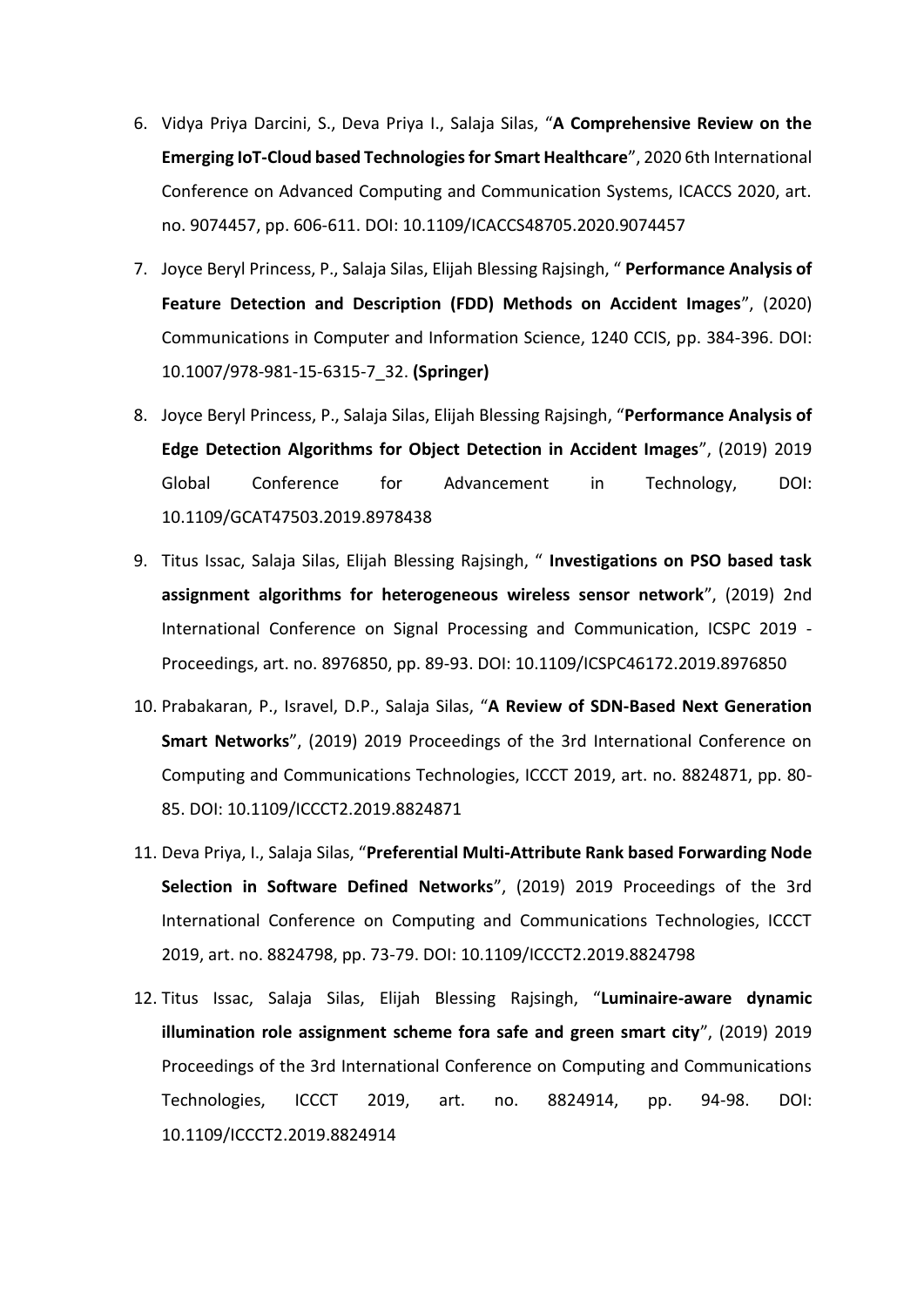- 13. Deva Priya, I., Salaja Silas, "**A Survey on Research Challenges and Applications in Empowering the SDN-Based Internet of Things**", (2019) Advances in Intelligent Systems and Computing, 750, pp. 457-467. DOI: 10.1007/978-981-13-1882-5\_39. **(Springer)**
- 14. Titus Issac, Salaja Silas, Elijah Blessing Rajsingh, "**Investigations on System Modeling Simulations for Solving Heterogeneous WSN Task Assignment Problem using Multilayer Feed Forward Neural Networks**", (2019) Materials Today: Proceedings, 24, pp. 2439-2448. DOI: 10.1016/j.matpr.2020.03.774 **(Elsevier)**
- 15. Titus Issac, Salaja Silas, Elijah Blessing Rajsingh , "**Luminaire Aware Centralized Outdoor Illumination Role Assignment Scheme: A Smart City Perspective**", (2019) Advances in Intelligent Systems and Computing, 750, pp. 443-456. DOI: 10.1007/978- 981-13-1882-5\_38 **(Springer)**
- 16. Elavarasi, R., Salaja Silas," **Survey on job scheduling in fog computing**", Proceedings of the International Conference on Trends in Electronics and Informatics, ICOEI 2019, 2019-April, pp. 580-583.
- 17. Kavitha, T., Salaja Silas, " **A survey on energy harvesting routing protocol for WSN**", Proceedings of the International Conference on Trends in Electronics and Informatics, ICOEI 2019, art. no. 8862780, pp. 572-575, DOI: 10.1109/ICOEI.2019.8862780
- 18. Thompson K. Thomas, Salaja Silas, " **An Analysis on Selection of Cloud Vendors Based on Subjective and Objective Parameters**", Proceedings of the 2nd International Conference on Inventive Systems and Control, 19-20 January 2018, Coimbatore, IEEE, ISBN: 978-1-5386-0807-4.
- 19. Salaja Silas, Elijah Blessing Rajsingh, Titus Issac, "**WASF - Weighted Average based Subjective Feedback System for E-Healthcare Services", 2<sup>nd</sup> International Conference** on Next Generation Computing Technologies",  $14<sup>th</sup> - 16<sup>th</sup>$  October 2016.
- 20. Girish Neelakanta Iyer, Salaja Silas, Ganesh Neelakanta Iyer " **An optimized cloud based big data processing mechanism using selforganizing map in hadoop environments** " International conference on Green Computing and Internet of Things, October 2015, Delhi, India, IEEE ISBN: 978-1-4673-7909-0.
- 21. Girish Neelakanta Iyer, Salaja Silas, "**A Comprehensive Survey on Data-Intensive Computing and MapReduce Paradigm in Cloud Computing environments**",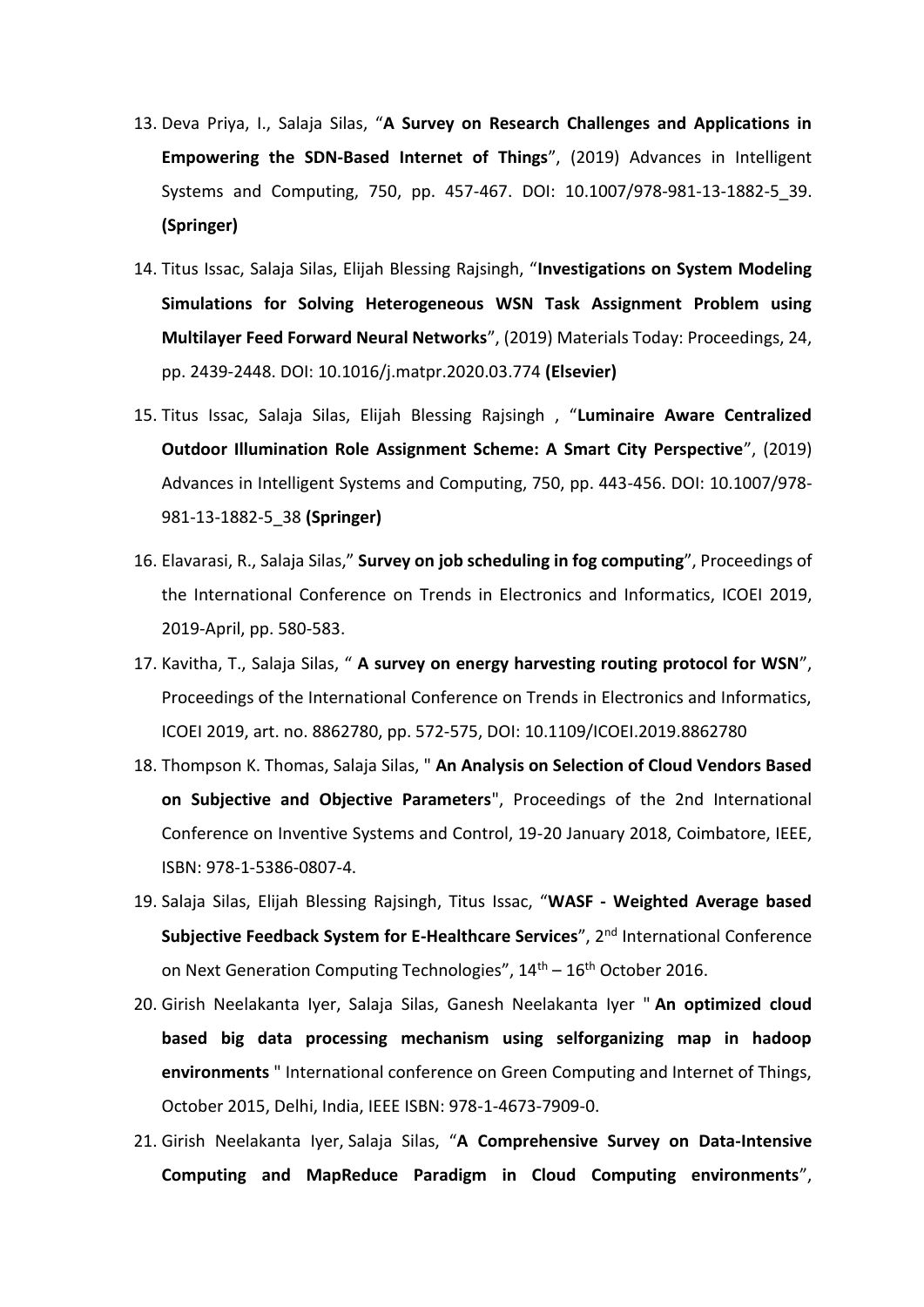Proceedings of Informatics and Communication Technologies for Societal Development, 2015, pp 85-93.

- 22. Titus.I, Elijah Blessing Rajsingh, Salaja Silas,"**E-Health Navigator: A tool for selection of desired health care services**", Advances in Computer Science and Information Technology, Proceedings of International Academic Conference on Theoretical and Applied Aspects of Computational Science, E-Learning, Information and Communication Engineering", Vol.2, Issue.10, October - December 2015, pp. 54-58, ISSN: 2393 9907.
- 23. Geethu Mohandas, Salaja Silas, "**Survey on Routing Protocols on Mobile ADHOC Networks**" IEEE International Multi Conference on Automation, Computing, Control, Communication and Compressed Sensing, 2013.
- 24. Salaja Silas, Kirubakaran Ezra, Elijah Blessing Rajsingh, "**Scalable and Reliable Methodology for Service Selection in Pervasive Computing**", Proceedings of 3rd IEEE International Conference on Electronics Computer Technology, vol.1, pp. 188-191, ISBN: 978-1-4244-8678-6, 2011.
- 25. Salaja Silas, Kirubakaran Ezra, Elijah Blessing Rajsingh," **An User Oriented Methodology for Social Network Service Selection**", Proceedings of 2011 IEEE International Conference on Computational Intelligence and Computing Research, 2011. ISBN:978- 1-61284-694-1.
- 26. Salaja Silas and S. Durga,"**Private and Secure Service Discovery via Progressive Approach in Pervasive Environments**", National Conference on Cryptography and Network Scurity 2009., pp 250 – 256.
- 27. Salaja Silas, Jobin Jose, "**Image Denoising – A Comparative Study",** Proceedings of National Conference on VLSI and Communication, 14<sup>th</sup>, 15<sup>th</sup> March 2008, pp.186-189, India.
- 28. Salaja S., Rachana, "**Keyword Searches in Web Pages**", National Conference on Advances in Computer Science and Engineering, 24<sup>th</sup> March 2007, pp.001-007, India.
- 29. Salaja S., Nishley E. Joseph, "**Computing Frequent Itemsets**", National Conference on Advances in Computer Science and Engineering, 24<sup>th</sup> March 2007, pp.079-083, India.
- 30. Salaja S., N.D. Thamarai Selvi, "**Link Context in Classifier Based Crawlers**", National Conference on Data Mining and Data Warehousing, 17<sup>th</sup> February 2007, India.(Presented).Salaja S., Rachana, "**Mining Customer Care Dialogs**", National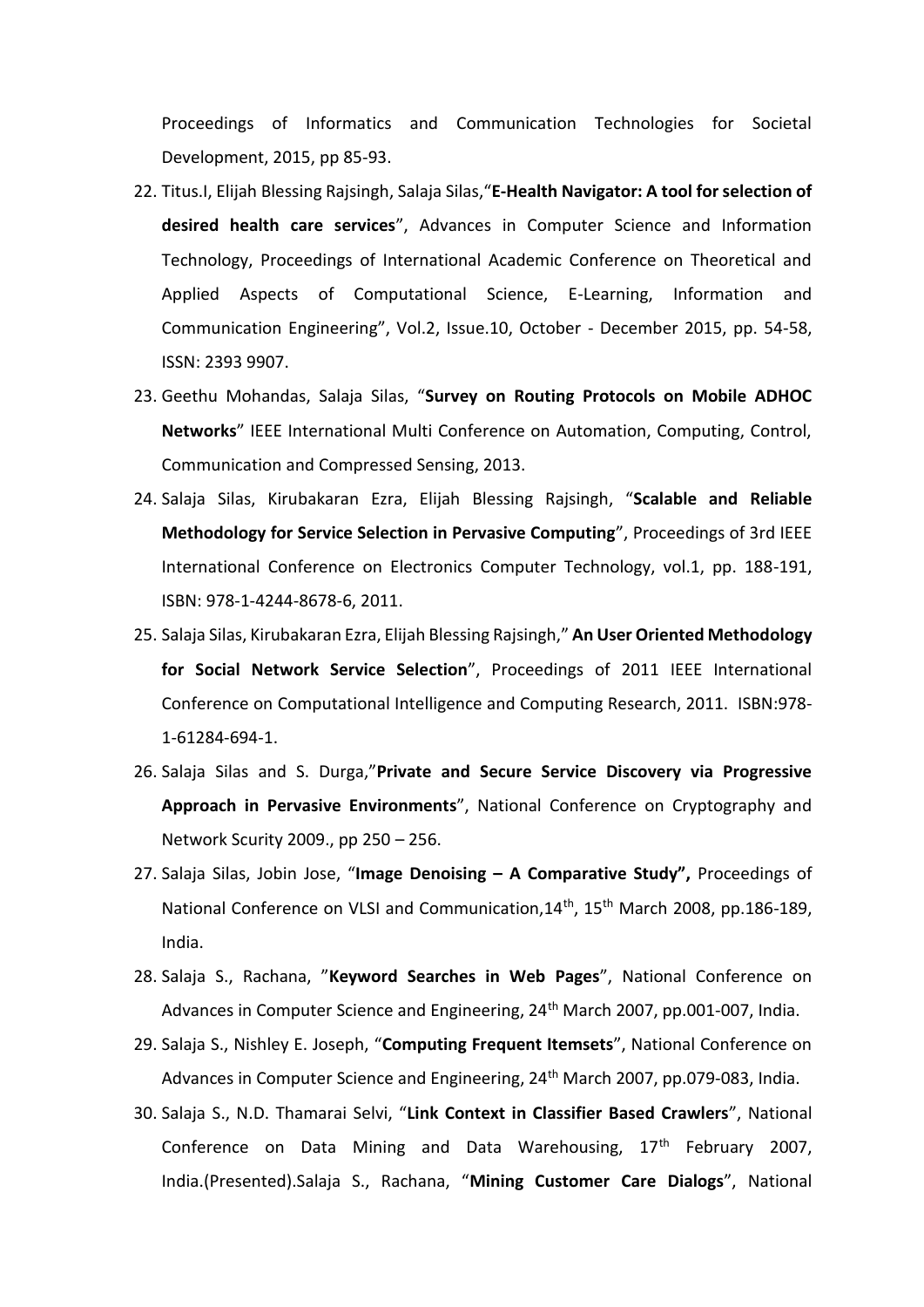Conference on Data Mining and Data Warehousing,  $17<sup>th</sup>$  February 2007, India.(Presented).

- 31. Salaja S., Nishley E. Joseph, "**An Efficient Frequent Mining**", National Conference on Data Mining and Data Warehousing, 17<sup>th</sup> February 2007, India.(Presented).
- 32. Salaja S., N.D. Thamarai Selvi, "**Object Modelling from Semistructured Dynamic Web**  Pages", National Conference on Advances in Computer Science and Engineering, 24<sup>th</sup> March 2007, pp.105-110, India.
- 33. Salaja Blessing, "**Line Detection in Document Images**", NCSSS-2006, India.

### Projects Guided

- Vehicle Detection using machine learning techniques
- Passenger detection using machine learning techniques
- Outpatient scheduling using machine learning techniques
- Nurse duty allocation using P-system
- Routing in Wireless sensor network
- Resource allocation in cloud computing
- Resource allocation in fog computing
- Routing Protocols on Mobile ADHOC Networks
- Private and Secure Service Discovery via Progressive Approach in Pervasive Environment
- Link Context in Classifier Based Crawlers

#### Memberships in Professional societies

- Member CSI
- Member IACSIT

#### Significant achievements:

- "Best Poster", titled "Service Selection Frameworks for Pervasive and Cloud Computing", Faculty Poster Presentation Meet, Karunya University, 29<sup>th</sup> September 2017
- "**Best Researcher**" Award Department of Information Technology, School of Computer Science and Technology, 2013.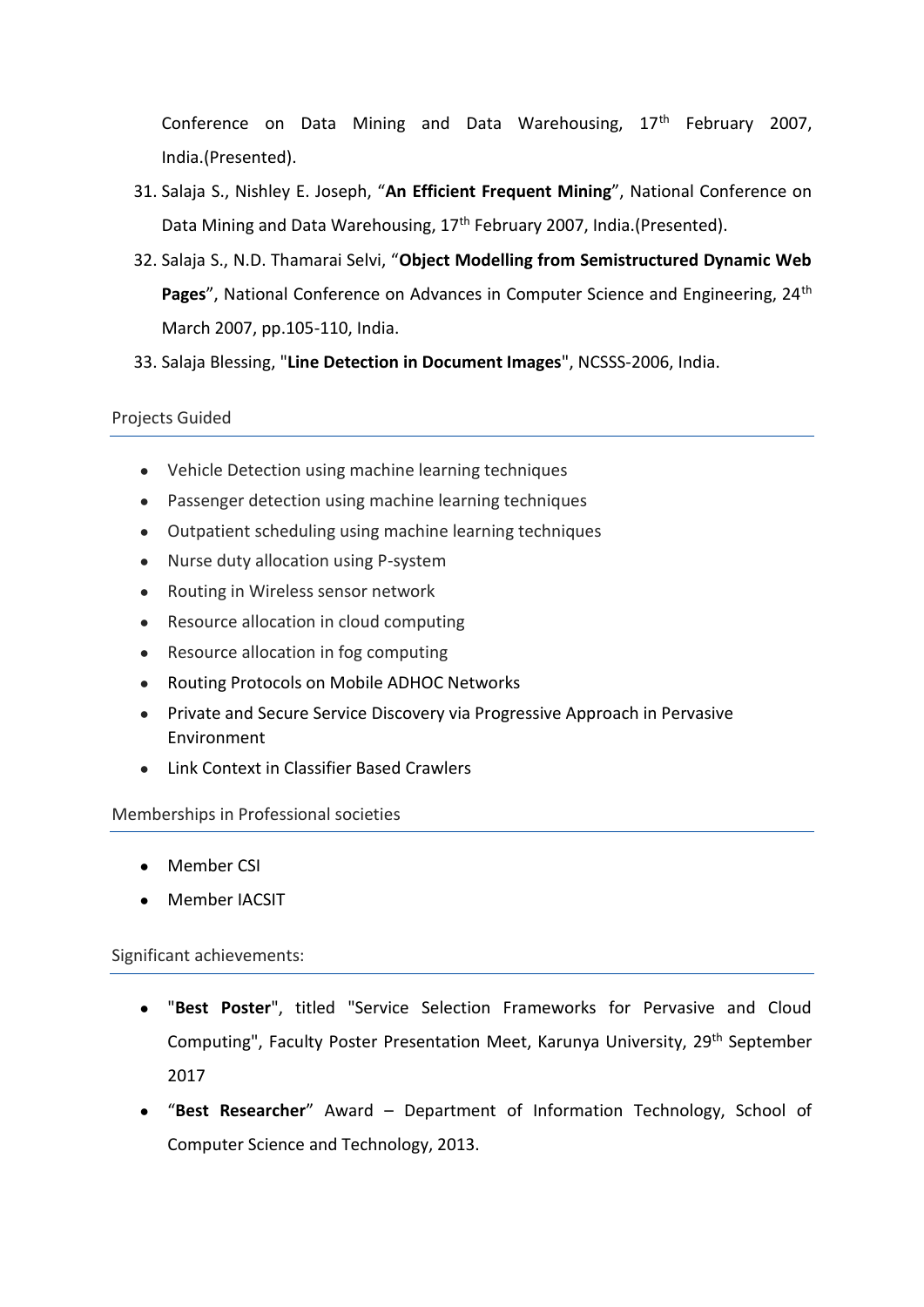- "**Best Research Paper**" Award Department of Information Technology, School of Computer Science and Technology, 2012.
- Received **IBM Knowledge Badge - " IBM Blockchain Essentials**", IBM.
- Received **IBM Knowledge Badge - "Cloud App Developer**", IBM.
- Received **IBM Knowledge Badge - "Robots are coming! Build IoT apps with IBM Watson, Swift, and Node-RED",** IBM.
- Received **IBM Knowledge Badge, -"Bluemix Essentials"**, IBM.

#### Professional Service:

- Reviewer, Computers and Electrical Engineering, Elsevier Publications.
- Reviewer, Computers Networks, Elsevier Publications.
- Reviewer, Human Centric Computing and Information Sciences, Springer Publications.
- Reviewer, Journal of Cluster Computing, Springer Publications.
- Reviewer, Journal of SuperComputing, Springer Publications.
- Reviewer, Taylor and Francis Journals.
- Reviewer, International Journal of Signal and Imaging Systems Engineering, Inderscience Publishers
- Reviewer, International Journal of Cloud Computing, Inderscience Publishers,
- Reviewer, International Journal of Sensor Networks, Inderscience Publishers.
- Reviewer, International Journal of Ad Hoc and Ubiquitous Computing, Inderscience Publishers.
- Reviewer, Journal of Computer Science, Science Publications.
- Track Chair & Reviewer, International Conference on Big Data and Cloud Computing, Karunya University, 23rd March 2018.
- Resource Person, 2-Days National Level Hands-on Cloud and Fog Computing, Karunya University, 23<sup>rd</sup> to 24<sup>th</sup> February 2018.
- Resource Person, Internetworking Techniques and Framework for Next Generation Smart Environments, Two Week AICTE Sponsored Faculty Development Program, Kumaraguru College of Technology, 11<sup>th</sup> December 2017 to 24<sup>th</sup> December 2017.